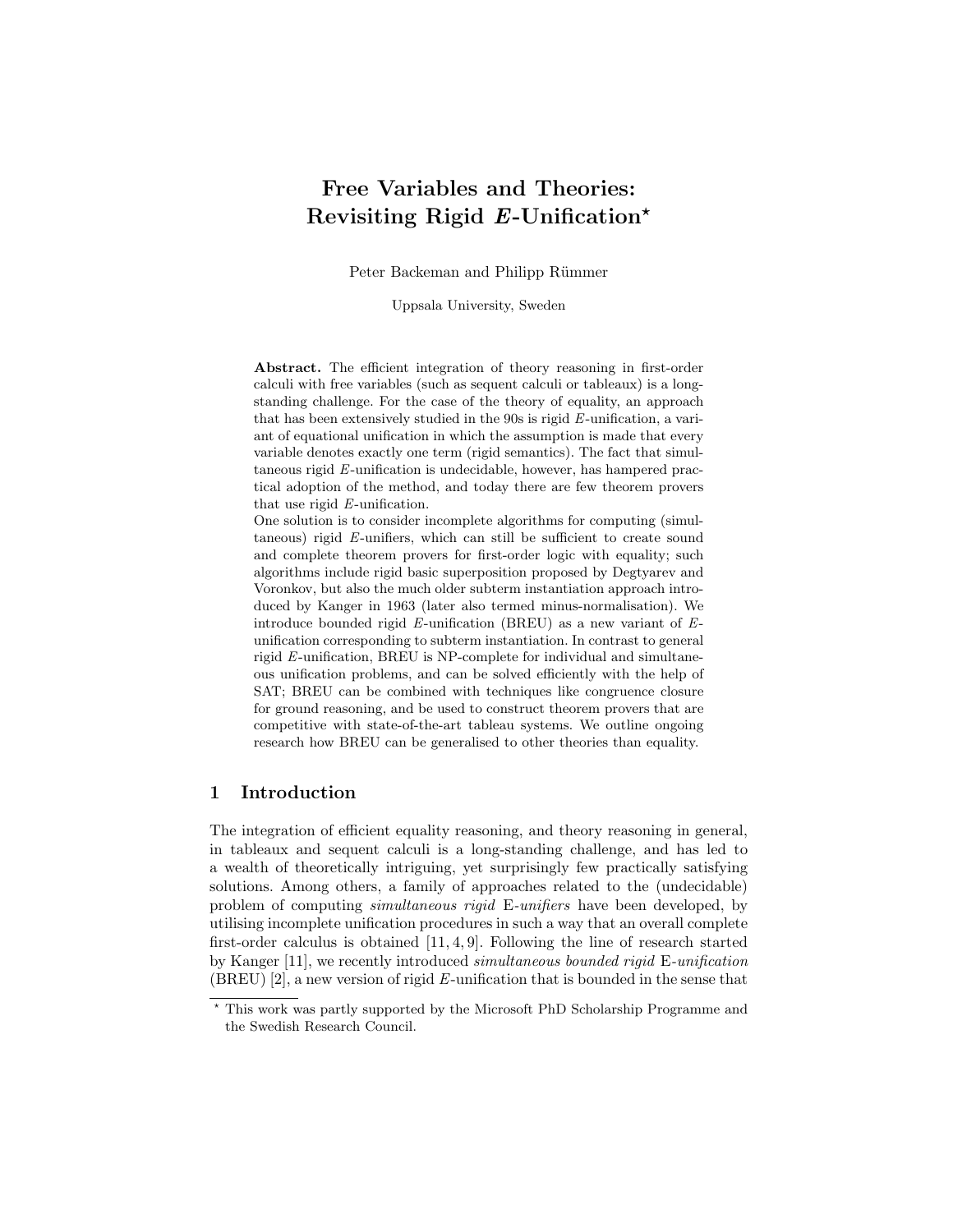variables only represent terms from finite domains, thus preserving decidability even for simultaneous E-unification problems. As demonstrated in [2], BREU can be used to design sound and complete calculi for first-order logic with equality, and to implement theorem provers that compare favourably to state-of-the-art tableau provers in terms of performance on problems with equality.

In this paper, we study the problem of generalising from BREU to bounded rigid unification modulo theories beyond equality. To this end, we first investigate different ways of defining semantics of BREU problems: BREU problems can be interpreted both syntactically and semantically, leading to two formalisms that differ in terms of expressiveness and complexity. We discuss how the semantic setting lends itself to generalisation rather naturally, in particular for theories that admit quantifier elimination. We conclude by outlining resulting challenges.

# 2 Background

#### 2.1 Rigid E-Unification

We start by illustrating the rigid  $E$ -unification approach using the following problem from [4]:

$$
\phi = \exists x, y, u, v. \begin{pmatrix} (a \approx b \rightarrow g(x, u, v) \approx g(y, f(c), f(d))) \land \\ (c \approx d \rightarrow g(u, x, y) \approx g(v, f(a), f(b))) \end{pmatrix}
$$

To show validity of  $\phi$ , a Gentzen-style proof (or, equivalently, a tableau) can be constructed, using free variables for  $x, y, u, v$ :

| $a \approx b \vdash g(X, U, V) \approx g(Y, f(c), f(d))$                                                                                   | $c \approx d$ $\vdash$ $g(U, X, Y) \approx g(V, f(a), f(b))$ |
|--------------------------------------------------------------------------------------------------------------------------------------------|--------------------------------------------------------------|
| $\vdash (a \approx b \rightarrow g(X, U, V) \approx g(Y, f(c), f(d))) \land (c \approx d \rightarrow g(U, X, Y) \approx g(V, f(a), f(b)))$ |                                                              |
| Η φ                                                                                                                                        |                                                              |

To finish this proof, both  $A$  and  $B$  need to be closed by applying further rules, and substituting concrete terms for the variables. The substitution  $\sigma_l =$  ${X \mapsto Y, U \mapsto f(c), V \mapsto f(d)}$  makes it possible to close A through equational reasoning, and  $\sigma_r = \{X \mapsto f(a), U \mapsto V, Y \mapsto f(b)\}\)$  closes  $\mathcal{B}$ , but neither closes both. Finding a substitution that closes both branches is known as simultaneous rigid E-unification (SREU), and has first been formulated in [8]:

**Definition 1 (Rigid E-Unification).** Let  $E$  be a set of equations, and s, t be terms. A substitution  $\sigma$  is called a rigid E-unifier of s and t if s $\sigma \approx t\sigma$  follows from  $E\sigma$  via ground equational reasoning. A simultaneous rigid E-unifier  $\sigma$  is a common rigid E-unifier for a set  $(E_i, s_i, t_i)_{i=1}^n$  of rigid E-unification problems.

In our example, two rigid E-unification problems have to be solved:

$$
E_1 = \{a \approx b\}, \qquad s_1 = g(X, U, V), \quad t_1 = g(Y, f(c), f(d)),
$$
  
\n
$$
E_2 = \{c \approx d\}, \qquad s_2 = g(U, X, Y), \quad t_2 = g(V, f(a), f(b)).
$$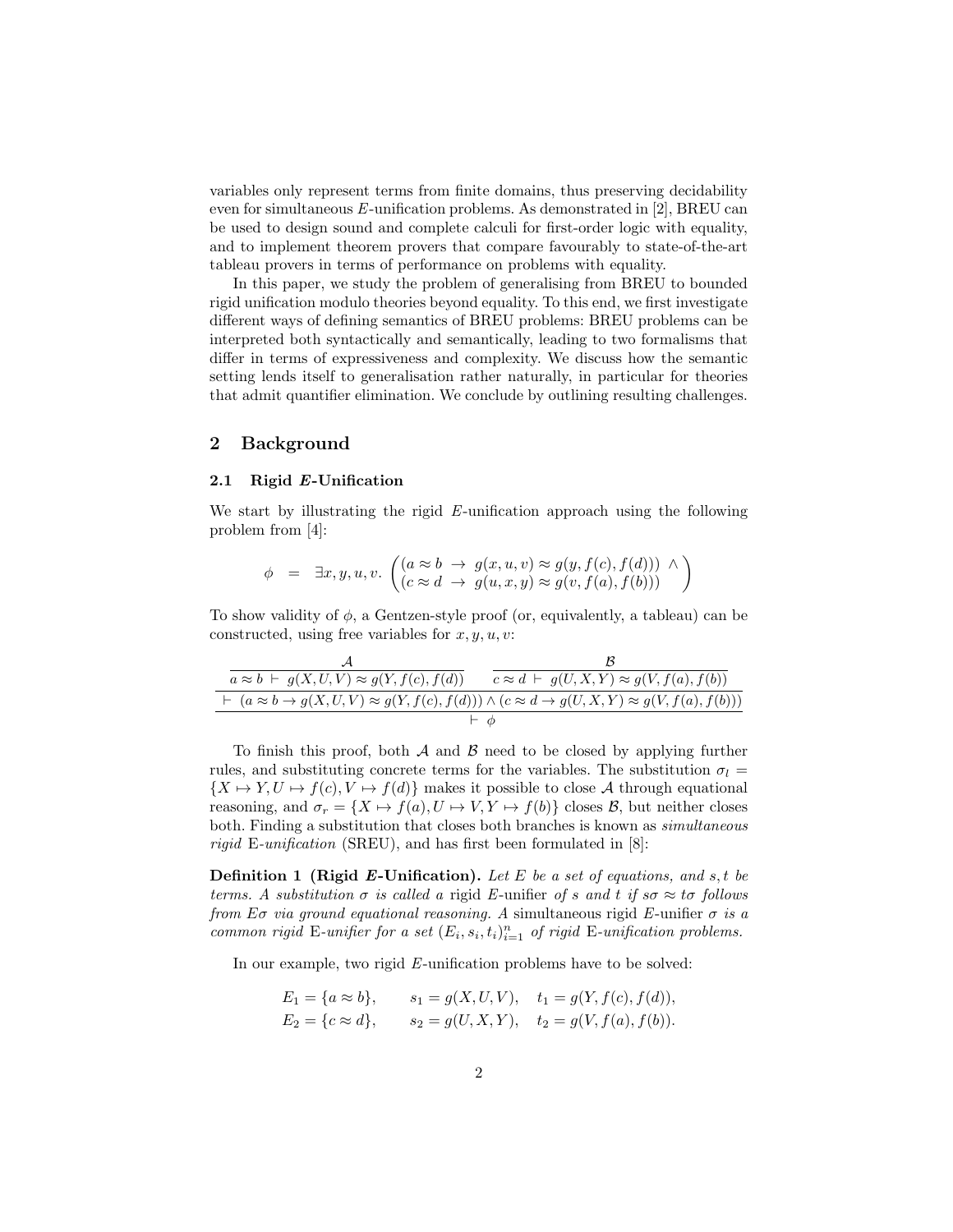We can observe that  $\sigma_s = \{X \mapsto f(a), Y \mapsto f(b), U \mapsto f(c), V \mapsto f(d)\}$  is a simultaneous rigid E-unifier, and suffices to finish the proof of  $\phi$ .

The SREU problem famously turned out undecidable [3], which makes the style of reasoning shown here problematic in automated theorem provers. Different solutions have been proposed to address this situation, including potentially non-terminating, but complete  $E$ -unification procedures [7], and terminating but incomplete algorithms that are nevertheless sufficient to create complete proof procedures [11, 4, 9]. The practical impact of such approaches has been limited; to the best of our knowledge, there is no (at least no actively maintained) theorem prover based on such explicit forms of SREU.

#### 2.2 Subterm Instantiation and Bounded Rigid E-Unification

An early solution in the class of "terminating, but incomplete" algorithms for SREU was introduced as dummy instantiation in the seminal work of Kanger [11] (in 1963, i.e., even before the introduction of unification), and later studied under the names subterm instantiation and minus-normalisation [5, 6]; the relationship to SREU was observed in [4]. In contrast to full SREU, subterm instantiation only considers E-unifiers where substituted terms are taken from some predefined finite set, which directly implies decidability. The impact of subterm instantiation on practical theorem proving was again limited, however, among others because no efficient search procedures for dummy instantiation were available [6].

In recent work, we have introduced *bounded rigid* E-unification (BREU), a new restricted version of SREU that captures the decision problem to be solved in the subterm instantiation method, and developed symbolic algorithms for computing bounded rigid  $E$ -unifiers [2, 1]. We illustrate the application of BREU on the example from the previous section; for sake of presentation, BREU operates on formulae that are normalised by means of flattening (observe that  $\phi$  and  $\phi'$  are equivalent):

$$
\phi' = \forall z_1, z_2, z_3, z_4. (f(a) \not\approx z_1 \lor f(b) \not\approx z_2 \lor f(c) \not\approx z_3 \lor f(d) \not\approx z_4 \lor
$$
  

$$
\exists x, y, u, v. \forall z_5, z_6, z_7, z_8. \left( \begin{array}{c} g(x, u, v) \not\approx z_5 \lor g(y, z_3, z_4) \not\approx z_6 \lor \\ g(u, x, y) \not\approx z_7 \lor g(v, z_1, z_2) \not\approx z_8 \lor \\ ((a \not\approx b \lor z_5 \approx z_6) \land (c \not\approx d \lor z_7 \approx z_8)) \end{array} \right)
$$

A proof constructed for  $\phi'$  has the same structure as the one for  $\phi$ , with the difference that all function terms are now isolated in the antecedent:

$$
\frac{\mathcal{A}'}{\cdots, g(X, U, V) \approx o_5, a \approx b + o_5 \approx o_6} \qquad \cdots, g(U, X, Y) \approx o_7, c \approx d + o_7 \approx o_8
$$
\n
$$
\vdots
$$
\n
$$
\overline{f(a) \approx o_1 \vee f(b) \approx o_2 \vee f(c) \approx o_3 \vee f(d) \approx o_4 + \exists x, y, u, v. \forall z_5, z_6, z_7, z_8 \cdots}
$$
\n
$$
\vdots
$$
\n
$$
\overline{+ \forall z_1, z_2, z_3, z_4 \cdots}
$$
\n(\*)

To obtain a bounded rigid E-unification problem, we now restrict the terms considered for instantiation of  $X, Y, U, V$  to the symbols that were in scope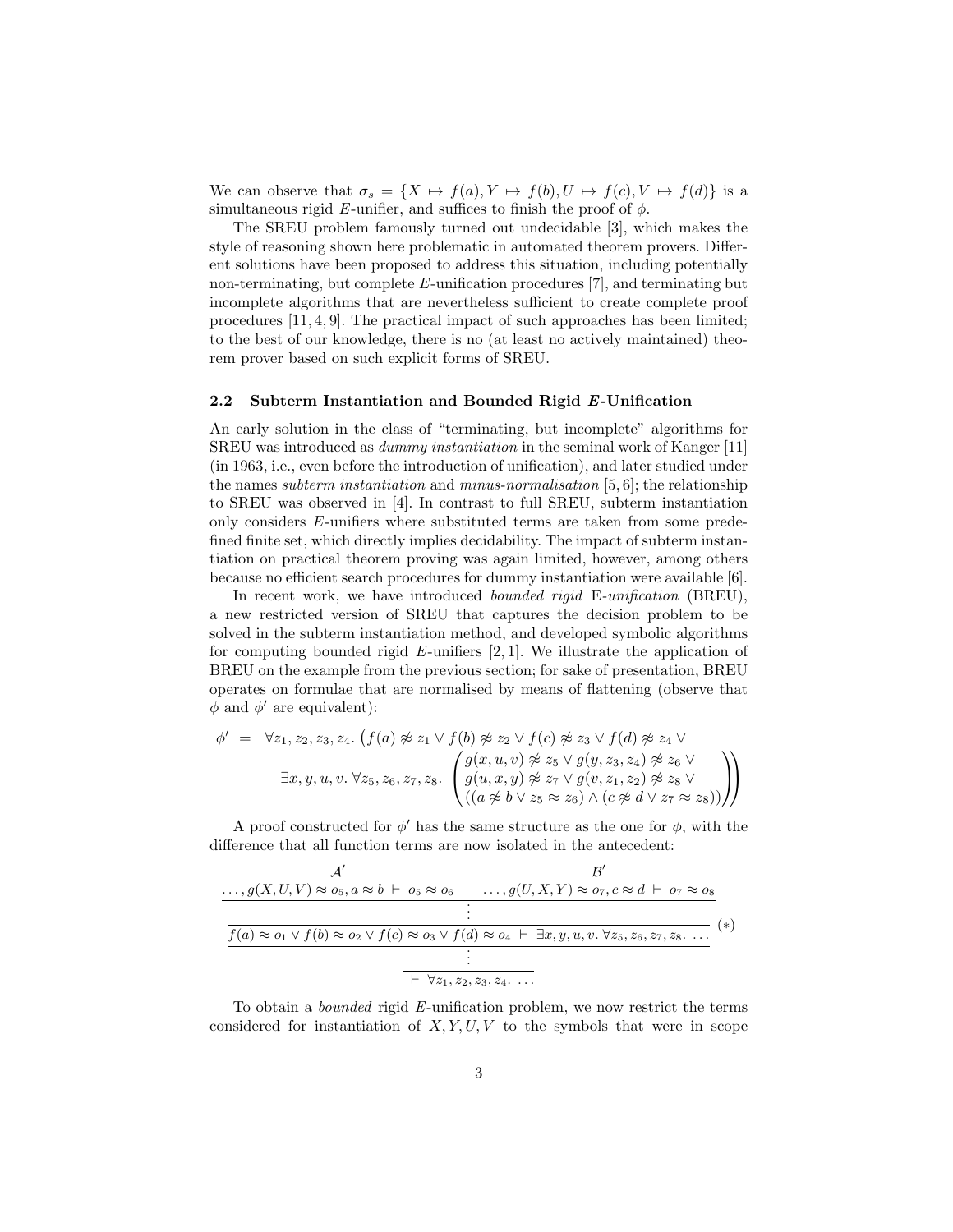when the variables were introduced (at  $(*)$  in the proof): X ranges over constants  $\{o_1, o_2, o_3, o_4\}$ , Y over  $\{o_1, o_2, o_3, o_4, X\}$ , and so on. Since the problem is flat, those sets contain representatives of all existing ground terms at point  $(*)$ in the proof. It is therefore possible to find a simultaneous  $E$ -unifier, namely the substitution  $\sigma_b = \{X \mapsto o_1, Y \mapsto o_2, U \mapsto o_3, V \mapsto o_4\}.$ 

Despite the restriction to terms of only bounded size, the subterm instantiation strategy gives rise to a sound and complete calculus for first-order logic with equality [2]; intuitively, the calculus will eventually generate all required terms by repeated instantiation of quantified formulae. The finiteness of considered BREU problems, at any point during proof search, enables the use of efficient techniques from the SAT and SMT domain to check for the existence of unifiers.

#### 2.3 Bounded Rigid E-Unification Formally

Given countably infinite sets C of constants (denoted by  $c, d, \ldots$ ),  $V_b$  of bound variables (written  $x, y, \ldots$ ), and V of free variables (denoted by  $X, Y, \ldots$ ), as well as a finite set F of fixed-arity function symbols (written  $f, g, \ldots$ ), the syntactic categories of *formulae*  $\phi$  and *terms t* are defined by

$$
\phi \ ::= \ \phi \wedge \phi \mid \phi \vee \phi \mid \neg \phi \mid \forall x. \phi \mid \exists x. \phi \mid t \approx t \ , \qquad t \ ::= \ c \mid x \mid X \mid f(t, \dots, t) \ .
$$

We sometimes write  $\phi \to \psi$  as shorthand notation for  $\neg \phi \lor \psi$ , and generally assume that bound variables x only occur underneath quantifiers  $\forall x$  or  $\exists x$ . Semantics of terms and formulae without free variables is defined as is common using first-order structures  $(U, I)$  consisting of a non-empty universe U, and an interpretation function I.

We call constants and (free or bound) variables *atomic terms*, and all other terms compound terms. A flat equation is an equation between atomic terms, or an equation of the form  $f(t_1, \ldots, t_n) \approx t_0$ , where  $t_0, \ldots, t_n$  are atomic terms. A substitution is a mapping of variables to terms, such that all but finitely many variables are mapped to themselves. Symbols  $\sigma, \theta, \ldots$  denote substitutions, and we use post-fix notation  $\phi\sigma$  or  $t\sigma$  to denote application of substitutions. An atomic substitution is a substitution that maps variables only to atomic terms. We write  $u[r]$  do denote that r is a subexpression of a term or formula u, and  $u[s]$  for the term or formula obtained by replacing the subexpression r with s.

**Definition 2 (Replacement relation [13]).** The replacement relation  $\rightarrow_E$ induced by a set of equations E is defined by:  $u[l] \rightarrow u[r]$  if  $l \approx r \in E$ . The relation  $\leftrightarrow_E^*$  represents the reflexive, symmetric and transitive closure of  $\rightarrow_E$ .

**Definition 3 (BREU).** A bounded rigid  $E$ -unification (BREU) problem is a triple  $(\leq, E, e)$ , with  $\leq$  being a partial order over atomic terms such that for all variables X the set  $\{s \mid s \leq X\}$  is finite; E is a finite set of flat formulae; and  $e = s \approx t$  is an equation between atomic terms (the target equation). An atomic substitution  $\sigma$  is called a bounded rigid E-unifier of s and t if so  $\leftrightarrow_{E_{\sigma}}^*$  to and  $X\sigma \preceq X$  for all variables X.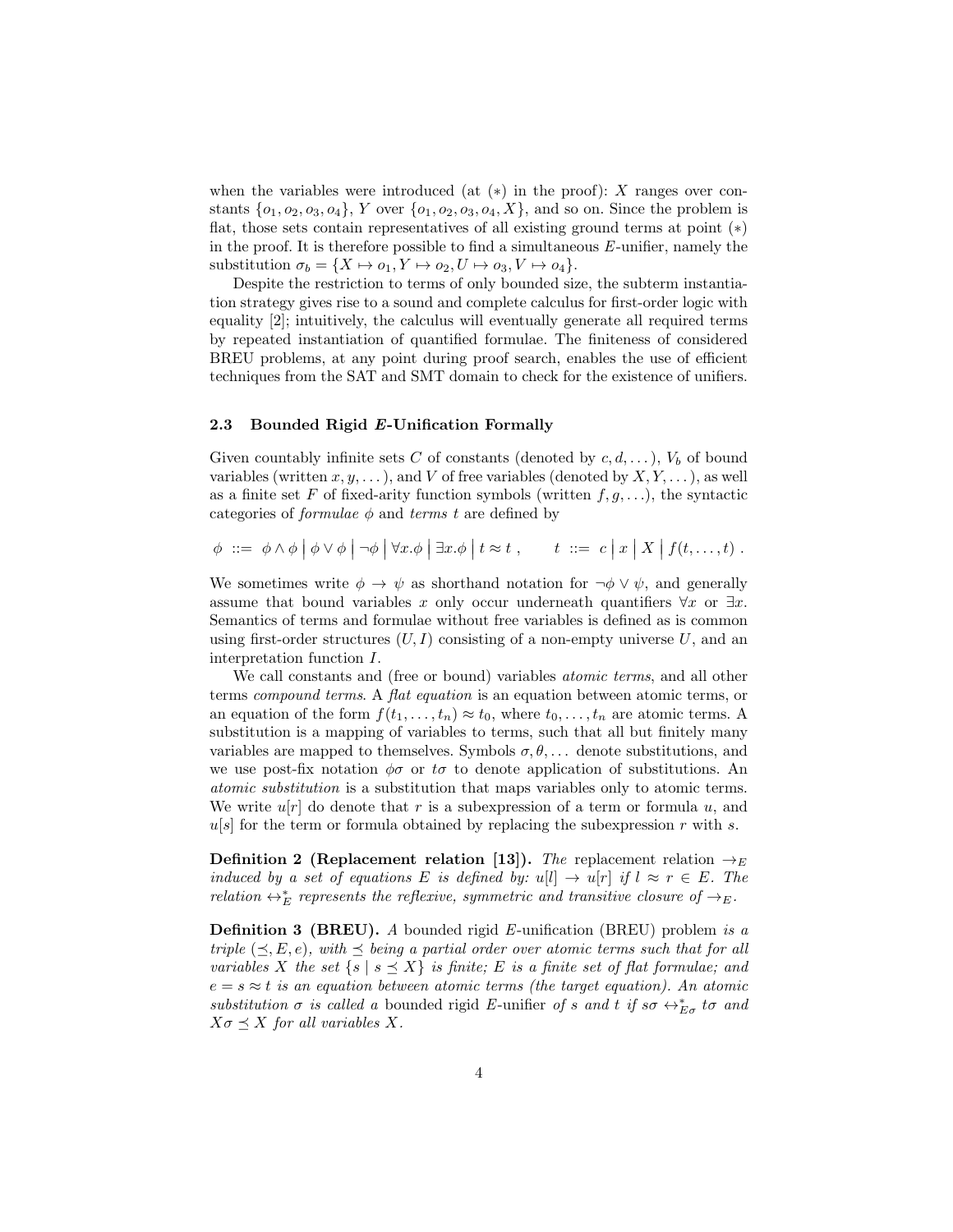**Definition 4 (Simultaneous BREU).** A simultaneous bounded rigid E-unification problem is a pair  $(\preceq, (E_i, e_i)_{i=1}^n)$  such that each triple  $(\preceq, E_i, e_i)$  is a bounded rigid E-unification problem. A substitution  $\sigma$  is a simultaneous bounded rigid E-unifier if it is a bounded rigid E-unifier for each problem  $(\leq, E_i, e_i)$ .

In the following, we say that a (possibly simultaneous) BREU problem is syntactically solvable if a bounded rigid E-unifier exists. As has been shown in [2], checking syntactic solvability is NP-hard, and can effectively be solved via an encoding to SAT, or with SMT-style reasoning.

Example 5. We revisit the example introduced in Sect. 2.1, which can be captured as the following simultaneous BREU problem  $(\preceq, \{(E_1, e_1), (E_2, e_2)\})$ :

$$
E_1 = E \cup \{a \approx b\}, \quad e_1 = o_5 \approx o_6, \quad E_2 = E \cup \{c \approx d\}, \quad e_2 = o_7 \approx o_8,
$$
  

$$
E = \begin{cases} f(a) \approx o_1, f(b) \approx o_2, f(c) \approx o_3, f(d) \approx o_4, \\ g(X, U, V) \approx o_5, g(Y, o_3, o_4) \approx o_6, g(U, X, Y) \approx o_7, g(V, o_1, o_2) \approx o_8 \end{cases}
$$

with  $a \prec b \prec c \prec d \prec o_1 \prec o_2 \prec o_3 \prec o_4 \prec X \prec Y \prec U \prec V \prec o_5 \prec o_6 \prec o_7 \prec o_8$ .

A unifier for this problem is sufficient to close all goals of the tree up to equational reasoning; one solution is  $\sigma = \{X \mapsto o_1, Y \mapsto o_2, U \mapsto o_3, V \mapsto o_4\}.$ 

The remainder of the paper considers the question how the notion of BREU can be carried over to other theories than just equality. As we will see, to this end it is useful to provide a more relaxed characterisation of BREU solvability.

# 3 Semantically Solving BREU

**Definition 6 (Forest-shaped BREU).** A BREU problem  $(\leq, (E_i, e_i)_{i=1}^n)$  is forest-shaped if (i) the order  $\preceq$  forms a forest, that is, whenever  $a \preceq b$  and  $a' \preceq b$  it is the case that  $a \preceq a'$  or  $a' \preceq a$ ; and (ii) components  $(E_i, e_i)$  (for  $i \in \{1, \ldots, n\}$  do not mix atomic terms from several branches of  $\preceq$ , that is, whenever  $(E_i, e_i)$  contains atomic terms s, t it is the case that  $s \preceq t$  or  $t \preceq s$ .

The BREU problem given in Example 5, and generally all BREU problems extracted from proofs (as defined in [2]) are forest-shaped; the structure of  $\preceq$ will reflect the proof tree from which the BREU problem was derived. Importantly, forest-shaped problems can be reinterpreted as formulae by translating the order  $\preceq$  to a prefix of quantifiers, and replacing equations  $E_i$  with Ackermann constraints. Without loss of generality, we assume that every equation in a set  $E_i$  of a BREU problem  $(\preceq, (E_i, e_i)_{i=1}^n)$  contains a function symbol; equations  $a \approx b$  between constants or variables can be rewritten to  $f() \approx a, f() \approx b$ by introducing a fresh zero-ary function  $f$ .

Definition 7 (BREU formula encoding). Suppose  $B = (\preceq, (E_i, s_i \approx t_i)_{i=1}^n)$ is a forest-shaped simultaneous BREU problem, and S the (finite) set of atomic terms occurring in B, with  $k = |S|$ . Let further  $S_b = \{x_1, \ldots, x_k\} \subseteq V_b$  be fresh bound variables (not occurring in B), and  $\sigma : S \to S_b$  a bijection such that  $\sigma(s)$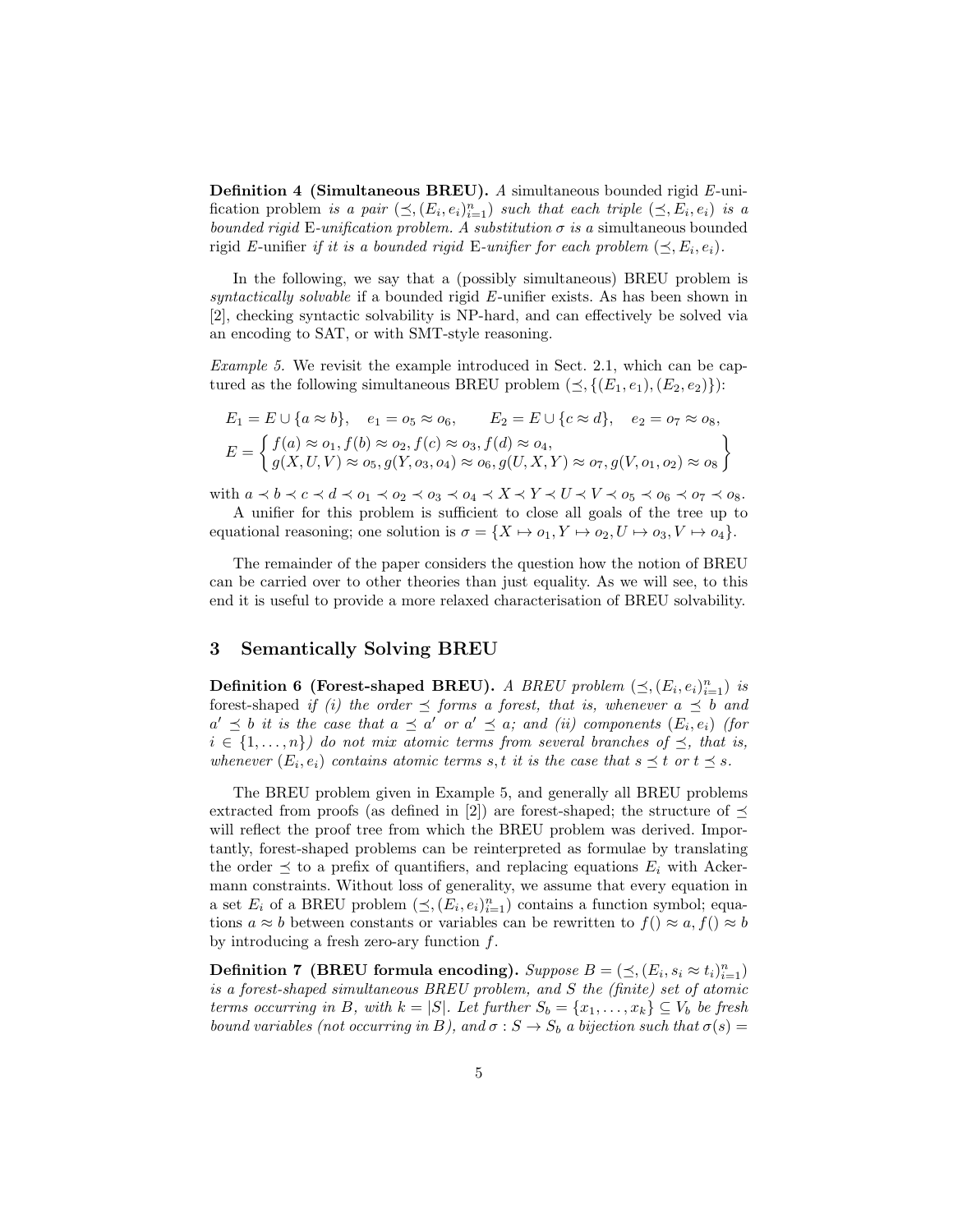$x_i, \sigma(t) = x_j$  and  $s \preceq t$  imply  $i \leq j$ . Then the formula  $Q_1 x_1 \dots Q_k x_k$ .  $\bigwedge_{j=1}^n G_j$ with

$$
Q_i = \begin{cases} \forall & \text{if } \sigma^{-1}(x_i) \in C \text{ is a constant} \\ \exists & \text{otherwise} \end{cases}
$$

$$
G_j = \left( \bigwedge_{f(\bar{a}) \approx b, f(\bar{a}') \approx b' \in E_j} \sigma(\bar{a}) \approx \sigma(\bar{a}') \to \sigma(b) \approx \sigma(b') \right) \to \sigma(s_j) \approx \sigma(t_j)
$$

is called a formula encoding of B.

*Example 8.* Consider the BREU problem  $B = (\leq, E, e)$  defined by

$$
E = \{ f(X) \approx c, f(a) \approx a, f(b) \approx b \}, \qquad e = a \approx b, \qquad a \prec b \prec c \prec X.
$$

To encode B as a formula, we fix fresh variables  $x_1, \ldots, x_4$  and the mapping  $\sigma =$  ${a \mapsto x_1, b \mapsto x_2, c \mapsto x_3, X \mapsto x_4},$  and obtain

$$
\forall x_1. \forall x_2. \forall x_3. \exists x_4. \ (x_4 \approx x_1 \rightarrow x_3 \approx x_1) \land (x_4 \approx x_2 \rightarrow x_3 \approx x_2) \rightarrow x_1 \approx x_2 \tag{1}
$$

Here, the assumption  $x_4 \approx x_1 \rightarrow x_3 \approx x_1$  stems from the Ackermann constraint  $X \approx a \rightarrow c \approx a$ , and  $x_4 \approx x_2 \rightarrow x_3 \approx x_2$  from  $X \approx b \rightarrow c \approx b$ ; other Ackermann constraints are either tautologies, or equivalent to the two constraints given, and have been left out for sake of brevity.

The formula encoding of a BREU problem is a first-order formula with equality, but without functions symbols; the validity of the encoding is therefore decidable. It can also be observed that Def. 7 in principle admits multiple formula encodings for a BREU problem, but those different encodings are guaranteed to be equivalent, thanks to the fact that the BREU problem is forest-shaped.

We say that a BREU problem is *semantically solvable* if its formula encoding is valid. Semantic solvability is a weaker property than syntactic solvability (as in Def. 3). In particular, it can easily be checked that (1) is valid, but the problem B from Example 8 does not have any syntactic E-unifiers: such a unifier would have to map X to one of X, a, b, c, but in no case it is possible to conclude  $a \approx b$ .

Lemma 9. If a (possibly simultaneous) forest-shaped BREU problem B has an E-unifier, then the formula encoding of B is valid.

Proof. Any syntactic E-unifier defines how existential quantifiers in the formula encoding have to be instantiated to satisfy the formula.  $\Box$ 

#### 3.1 Semantic Solvability in a First-order Calculus

The sequent calculus for first-order logic with equality introduced in [2] uses BREU to implement a global closure rule for free-variable proofs:

$$
\begin{array}{c}\n\ast \\
\hline\nT_1 \vdash \Delta_1 \\
\hline\nT_2 \vdash \Delta_n\n\end{array} \n\quad\n\begin{array}{c}\n\ast \\
\hline\nT_n \vdash \Delta_n\n\end{array} \n\quad\n\begin{array}{c}\n\text{BREU} \\
\hline\n\end{array}
$$

where  $\Gamma_1 \vdash \Delta_1, \ldots, \Gamma_n \vdash \Delta_n$  are all open goals of the proof,  $E_i = \{t \approx s \in \Gamma_i\}$  are flat antecedent equations,  $e_i = \bigvee \{ t \approx s \in \Delta_i \}$  are succedent equations, and the simultaneous BREU problem  $(\preceq, (E_i, e_i)_{i=1}^n)$  is solvable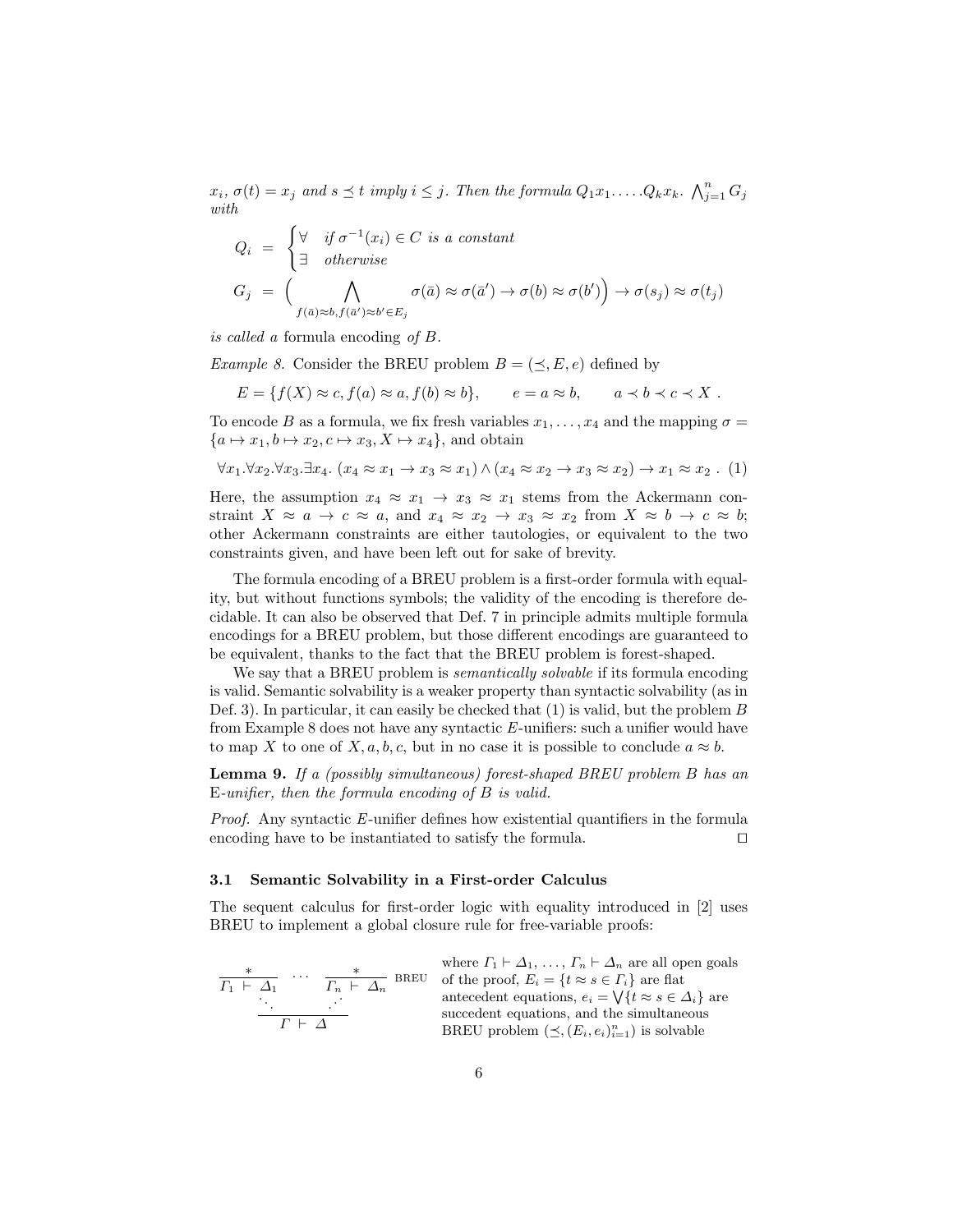The rule uses a slightly generalised version of BREU in which a target constraint  $e_i$  can be a disjunction of equations; such problems can easily be translated to normal BREU at the cost of introducing additional function symbols. The order  $\preceq$  in the rule is derived from the structure of a proof, and the BREU problem  $(\preceq, (E_i, e_i)_{i=1}^n)$  is in particular forest-shaped. Given the alternative notion of semantic solvability, the question arises whether overall soundness and completeness of the first-order calculus from [2] are preserved when reformulating the BREU rule to be applicable whenever "the simultaneous BREU problem  $(\preceq,(E_i,e_i)_{i=1}^n)$  is semantically solvable." We will call the new rule BREU<sub>SEM</sub>.

The answer is positive in both cases. From Lem. 9, it follows directly that replacing BREU with  $BREU_{SEM}$  preserves completeness of the calculus, because the weaker side condition only entails that  $BREU_{SEM}$  might be applicable in more cases than breu. Soundness cannot be concluded from the soundness proof given in [2] for the syntactic case, but we can instead find a simple inductive argument that the formula encoding of the BREU problem  $(\preceq, (E_i, e_i)_{i=1}^n)$  constructed in  $BREU<sub>SEM</sub>$  is always an *under-approximation* of the root sequent of a proof. Thus, if the formula encoding is valid, also the validity of the root sequent follows:

**Lemma 10.** Suppose  $\Gamma \vdash \Delta$  is a sequent without free variables, and P a proof constructed from  $\Gamma \vdash \Delta$ . If B is the BREU problem constructed in an application of BREU<sub>SEM</sub> to P, then the formula encoding  $\phi_B$  of B implies  $\bigwedge \Gamma \to \bigvee \Delta$ .

#### 3.2 The Complexity of Semantic Solvability

Example 8 illustrates that the notion of semantic solvability does not coincide with (and is therefore strictly weaker than) syntactic solvability; this implies that the use of the relaxed rule  $BREU_{SEM}$  can sometimes lead to *shorter proofs* compared to the original rule BREU. The resulting gain in efficiency is offset, however, by the increased computational complexity of checking BREU solvability: in the syntactic case, this problem is NP-complete [2], whereas it turns out that semantic solvability is PSPACE-complete. For membership in PSPACE, observe that the formula encoding of a BREU problem can directly be mapped to a Quantified Boolean Formula (QBF), since it is only necessary to consider universes with as many individuals as the formula contains quantifiers.

Lemma 11 (PSPACE-hardness). Checking whether a (possibly simultaneous) forest-shaped BREU problem has a valid formula encoding is PSPACE-hard.

*Proof.* We show that QBF formulae  $\phi$  can be translated to BREU problems  $B_{\phi}$ , in such a way that the formula encoding of  $B_{\phi}$  is equivalent to  $\phi$ . Assume that  $\phi = Q_1 x_1 \dots Q_k x_k \psi$  is in prenex normal form, with  $Q_i \in \{\exists, \forall\}$ , and  $\psi$  is a Boolean formula over the variables  $x_1, \ldots, x_k$  and connectives  $\neg, \vee$ .

To represent truth values, two constants  $0, 1 \in C$  are introduced. Then, to handle the quantifiers, for each variable  $x_i$  with  $Q_i = \exists$  a fresh free variable  $X_i \in V$  is picked, and for each  $x_i$  with  $Q_i = \forall$  a fresh variable  $X_i \in V$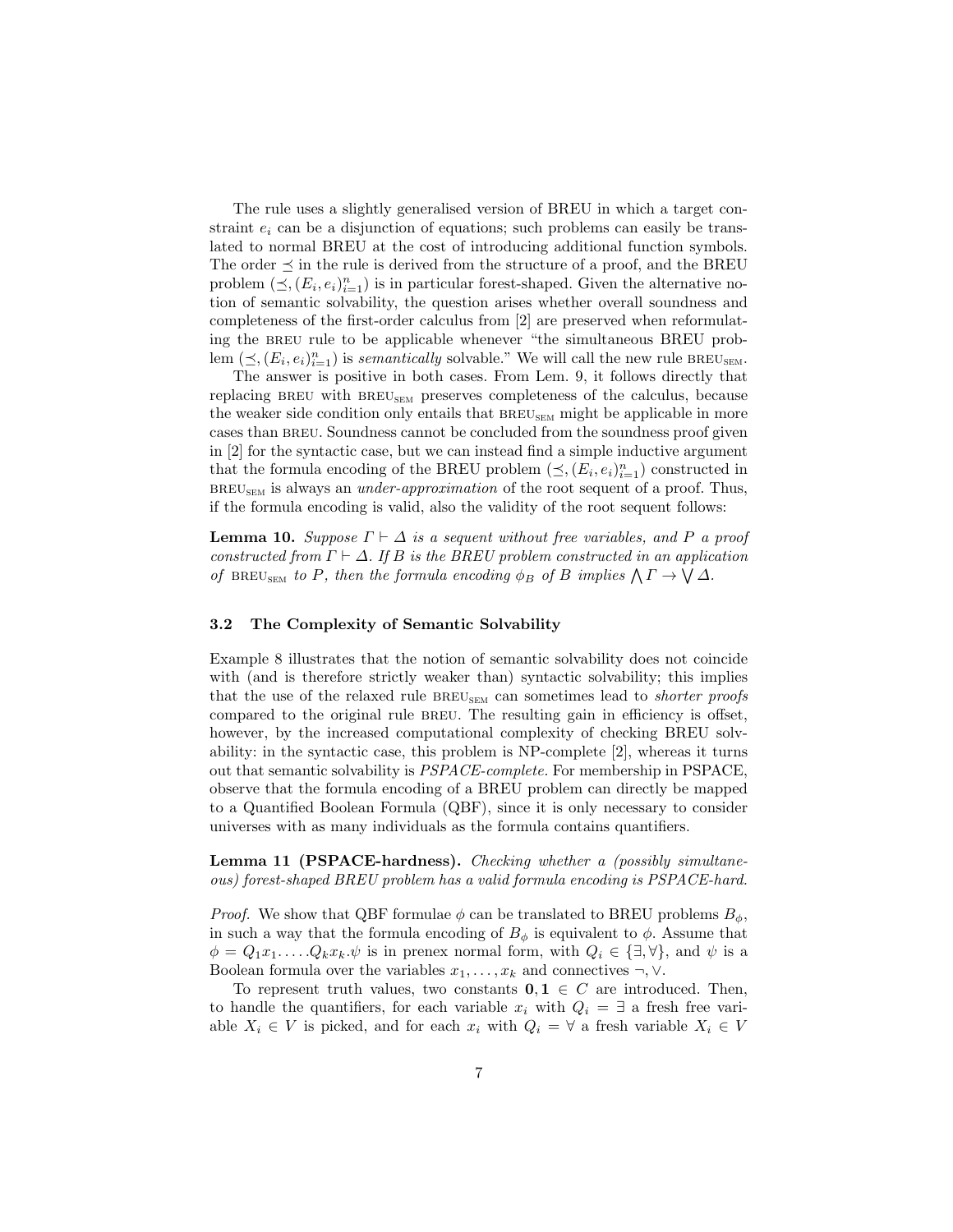and a fresh constant  $d_i \in C$ . In addition, in the latter case we define two BREU sub-problems  $(E_i^0, e_i^0)$  and  $(E_i^1, e_i^1)$  with

$$
E_i^0 = \{d_i \approx \mathbf{0}\}, \qquad e_i^0 = X_i \approx \mathbf{0}, \qquad E_i^1 = \{d_i \approx \mathbf{1}\}, \qquad e_i^1 = X_i \approx \mathbf{1}.
$$

To represent the Boolean structure of  $\psi$ , like in [2] two function symbols  $f_{or}$ and  $f_{not}$  are introduced, which are axiomatised by equations  $E_{\mathbb{B}} = \{f_{or}(\mathbf{0}, \mathbf{0}) \approx$  $0, f_{or}(0,1) \approx 1, f_{or}(1,0) \approx 1, f_{or}(1,1) \approx 1, f_{not}(0) \approx 1, f_{not}(1) \approx 0$ . Each sub-formula  $\theta$  of  $\psi$  is then encoded using a fresh constant  $c_{\theta}$  and an equation  $e_{\theta}$ :

$$
e_{\theta} = X_i \approx c_{\theta} \qquad \text{if } \theta = x_i,
$$
  
\n
$$
e_{\theta} = f_{not}(c_{\theta_1}) \approx c_{\theta} \qquad \text{if } \theta = \neg \theta_1,
$$
  
\n
$$
e_{\theta} = f_{or}(c_{\theta_1}, c_{\theta_2}) \approx c_{\theta} \qquad \text{if } \theta = \theta_1 \vee \theta_2.
$$

We write  $E_{\psi} = \{e_{\theta} | \theta \text{ a sub-formula of } \psi\}$  for the set of all such equations.

Finally, the resulting (forest-shaped) BREU problem is

$$
B_{\phi} = (\preceq, \{(E_i^0, e_i^0), (E_i^1, e_i^1) \mid i \in \{1, \dots, k\}, Q_i = \forall\} \cup \{(E_{\mathbb{B}} \cup E_{\psi}, c_{\psi} \approx \mathbf{1})\})
$$

with a total order  $\preceq$  that satisfies  $\{0, 1\} \prec \{d_1, X_1\} \prec \cdots \prec \{d_k, X_k\}$  ${c_{\theta} | \theta \text{ a sub-formula of } \psi}$  as well as  $d_i \prec X_i$  for all  $Q_i = \forall$ .

To see that  $\phi$  and the formula encoding  $\phi_E$  of  $B_\phi$  are equivalent, we observe that the two formulae have essentially the same quantifier structure, with the difference that (i)  $\phi_E$  starts with quantifiers  $\forall x_0 \forall x_1$  binding the truth values **0**, 1; (ii) every quantifier  $\exists x_i$  in  $\phi$  is translated to a quantifier  $\exists x_{X_i}$  in  $\phi_E$ ; (iii) universal quantifiers  $\forall x_i$  are translated to  $\forall x_{d_i} \exists x_{X_i}$ , with the additional goals  $(E_i^0, e_i^0)$  and  $(E_i^1, e_i^1)$  expressing  $x_{d_i} \approx x_0 \to x_{X_i} \approx x_0$  and  $x_{d_i} \approx x_1 \to x_{X_i} \approx x_1$ ; and (iv) additional ∀-quantifiers are added to represent the propositional structure of the matrix  $\psi$ . (The somewhat elaborate translation of  $\forall x_i$  ensures that universal quantifiers in  $\phi_E$  effectively only range over truth values.) Equivalence of  $\phi$  and  $\phi_E$  follows from the fact that satisfying assignments of the existentially quantified variables can be mapped back and forth between  $\phi$  and  $\phi_E$ .

# 4 Towards Bounded Rigid Theory Unification

The notion of semantic solvability offers a natural path to generalise from BREU to Bounded Rigid T-Unification (BRTU), for theories T other than equality. The construction in particular applies to theories that admit quantifier elimination, including various forms of arithmetic. For sake of presentation, we assume that equality  $\approx$  is still the only predicate in our logic, but we partition the set  $F = F_i \cup$  $F_u$  into a set  $F_i$  of interpreted T-functions, and a disjoint set  $F_u$  of uninterpreted functions. We further assume that the T-validity of first-order formulae  $\phi$  without uninterpreted functions is decidable.

While the general definition of a BREU problem can be kept as in Def. 3 and 4, we redefine formula encodings to take theory symbols into account: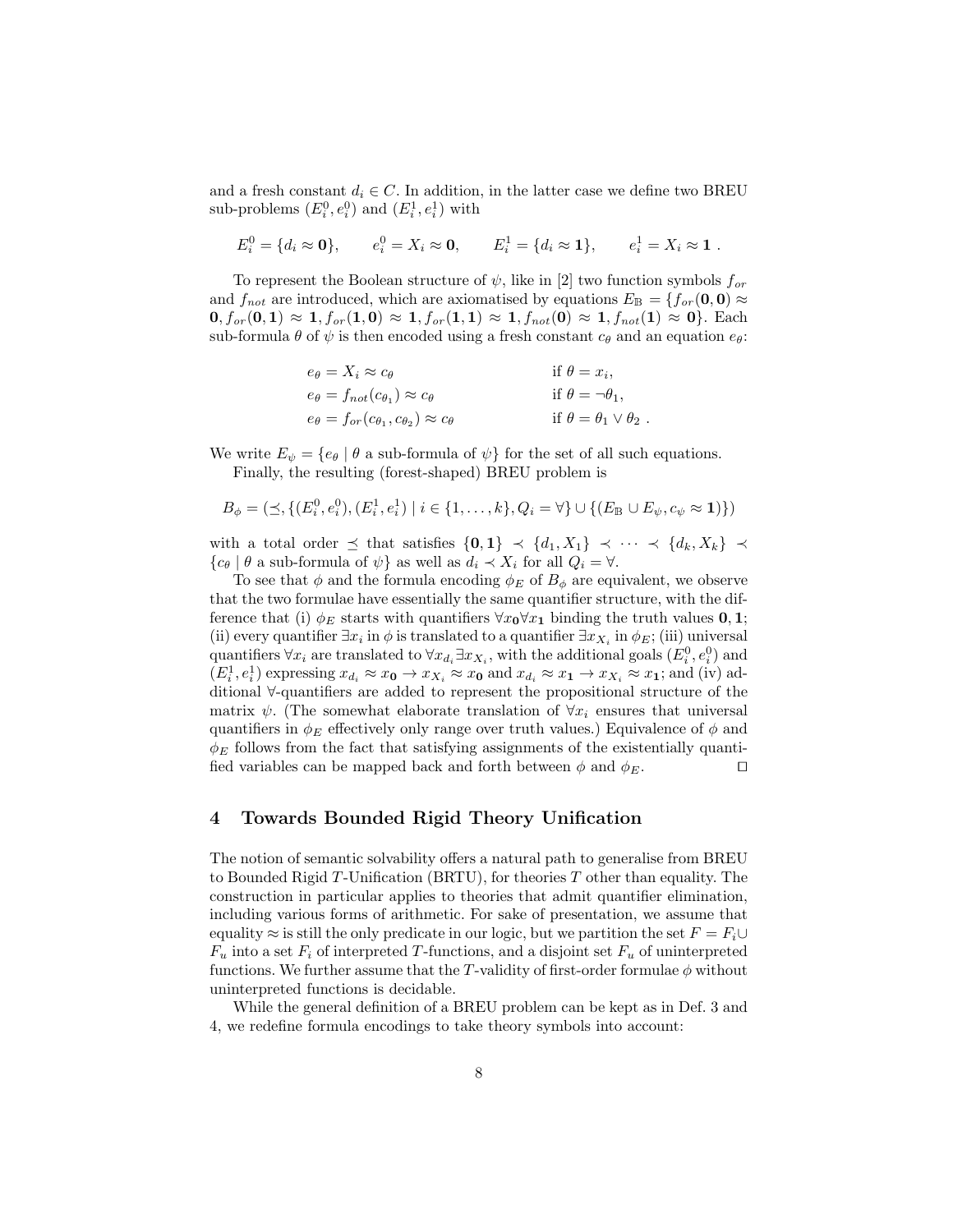Definition 12 (BRTU formula encoding). Suppose  $B = (\preceq, (E_i, s_i \approx t_i)_{i=1}^n)$ is a forest-shaped simultaneous BREU problem, and S the (finite) set of atomic terms occurring in B, with  $k = |S|$ . Let further  $S_b = \{x_1, \ldots, x_k\} \subseteq V_b$  be fresh bound variables (not occurring in B), and  $\sigma : S \to S_b$  a bijection such that  $\sigma(s) =$  $x_i, \sigma(t) = x_j$  and  $s \preceq t$  imply  $i \leq j$ . Then the formula  $Q_1 x_1 \dots Q_k x_k$ .  $\bigwedge_{j=1}^n G_j^T$ with

$$
Q_i = \begin{cases} \forall & \text{if } \sigma^{-1}(x_i) \in C \text{ is a constant} \\ \exists & \text{otherwise} \end{cases}
$$
  

$$
G_j^T = \begin{pmatrix} \bigwedge_{f(\bar{a}) \approx b \in E_j} f(\sigma(\bar{a})) \approx \sigma(b) \land \\ \bigwedge_{f \in F_i} f(\sigma(\bar{a})) \approx \sigma(\bar{a}) \Rightarrow \sigma(\bar{a}') \rightarrow \sigma(b) \approx \sigma(b') \\ f \in F_u \end{pmatrix} \rightarrow \sigma(s_j) \approx \sigma(t_j)
$$

is called a T-formula encoding of B.

Compared to Def. 7, the main change occurs in the definition of  $G_j^T$ , where now interpreted functions are kept instead of being replaced with Ackermann constraints. Similarly as before, we say that a BREU problem is semantically T-solvable if its T-formula encoding is valid in T.

*Example 13.* To illustrate the definition, we consider the theory  $\mathcal A$  of linear (integer or rational) arithmetic, and the implication  $f(0) \approx 0 \wedge f(X+1) \approx f(X)+1 \rightarrow$  $f(1) \approx 1$ , with X ranging over terms  $\{0, 1, f(1)\}$ . The literals 0, 1 represent interpreted nullary function symbols, + is an interpreted binary function symbol, and  $f$  is an uninterpreted function. Flattening the formula yields a well-formed BREU problem  $B = (\preceq, E, e)$  with

$$
E = \begin{cases} 0 \approx c_0, 1 \approx c_1, f(c_0) \approx c_0, f(c_1) = c_2, \\ X + c_1 \approx c_4, f(c_4) \approx c_6, f(X) \approx c_5, c_5 + c_1 \approx c_6 \end{cases}, \quad e = c_2 \approx c_1,
$$
  

$$
c_0 \prec c_1 \prec c_2 \prec X \prec c_4 \prec c_5 \prec c_6.
$$

Without taking theory  $A$  into account (treating  $0, 1, +$  as uninterpreted functions),  $B$  is solvable neither syntactically nor semantically. The  $A$ -formula encoding of B is obtained by eliminating  $f$  through Ackermann constraints  $(X$ is mapped to  $x_3$ , and constants  $c_i$  to  $x_i$  for  $i \in \{0, 1, 2, 4, 5, 6\}$ ; redundant constraints are left out), and is a valid formula in theory  $A$ :

 $\forall x_0, x_1, x_2$ .  $\exists x_3. \forall x_4, x_5, x_6$ .  $\sqrt{ }$  $\mathcal{L}$  $0 \approx x_0 \wedge 1 \approx x_1 \wedge x_3 + x_1 \approx x_4 \wedge x_5 + x_1 \approx x_6 \wedge x_6$  $(x_0 \approx x_1 \rightarrow x_0 \approx x_2) \land (x_0 \approx x_4 \rightarrow x_0 \approx x_6) \land (x_0 \approx x_3 \rightarrow x_0 \approx x_5) \land$  $(x_1 \approx x_4 \rightarrow x_2 \approx x_6) \land (x_1 \approx x_3 \rightarrow x_2 \approx x_5) \land (x_4 \approx x_3 \rightarrow x_6 \approx x_5)$  $\setminus$  $\overline{1}$  $\rightarrow$   $x_2 \approx x_1$ 

# 5 Challenges and Conclusion

Since Lem. 10 carries over to any of the theories  $T$  considered in Sect. 4, the encoding from Def. 12 can in principle be used to implement sound calculi for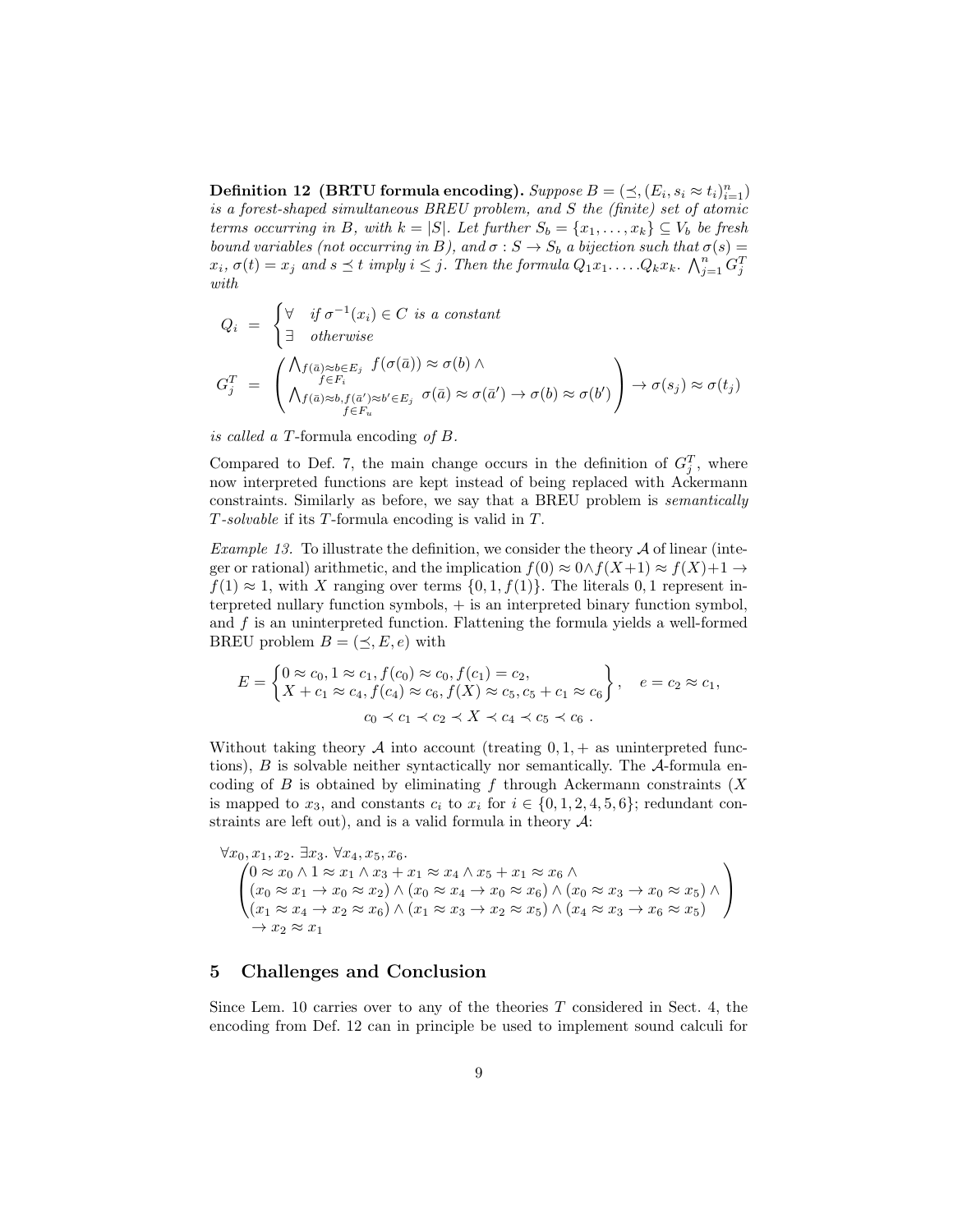first-order logic modulo T with bounded free-variable reasoning. For reasons of practicality, of course, various refinements of the overall approach are possible and advisable, along the lines of the procedures presented in [12, 2]; among others, also procedures for ground reasoning in  $T$  can be integrated. For the special case of linear integer arithmetic, this style of reasoning was essentially implemented in the theorem prover PRINCESS [12]. There are several more conceptual challenges remaining, however:

Syntactically solving BRTU. We have outlined how solvability of BREU can be characterised semantically, through an encoding as a formula, and then be generalised to theories other than equality. However, both steps have a severe impact on the computational complexity of checking solvability; checking semantic solvability for BRTU modulo linear integer arithmetic, for instance, necessitates a potentially doubly exponential validity check. A crucial question is whether a notion of (theory-dependent) syntactic solvability for BRTU exists, and to investigate the impact on the completeness of an overall proof procedure:



The completeness of proof procedures. It is well-known that no complete calculi exist for first-order logic modulo various theories, for instance modulo linear arithmetic [10]. This leads to the question how the completeness of first-order calculi constructed with the help of BRTU can be characterised, and for which fragments completeness is indeed achieved. The question is partly addressed in [12], but only for linear integer arithmetic and in a setting where uninterpreted functions were replaced with uninterpreted predicates.

### References

- 1. Backeman, P., Rümmer, P.: Efficient algorithms for bounded rigid E-Unification. In: Tableaux. LNCS, Springer (2015), to appear
- 2. Backeman, P., Rümmer, P.: Theorem proving with bounded rigid E-Unification. In: CADE. LNCS, Springer (2015), to appear
- 3. Degtyarev, A., Voronkov, A.: Simultaneous rigid E-Unification is undecidable. In: Büning, H.K. (ed.) CSL. LNCS, vol. 1092, pp. 178–190. Springer (1995)
- 4. Degtyarev, A., Voronkov, A.: What you always wanted to know about rigid E-Unification. J. Autom. Reasoning 20(1), 47–80 (1998)
- 5. Degtyarev, A., Voronkov, A.: Equality reasoning in sequent-based calculi. In: Handbook of Automated Reasoning (in 2 volumes). Elsevier and MIT Press (2001)
- 6. Degtyarev, A., Voronkov, A.: Kanger's Choices in Automated Reasoning. Springer (2001)